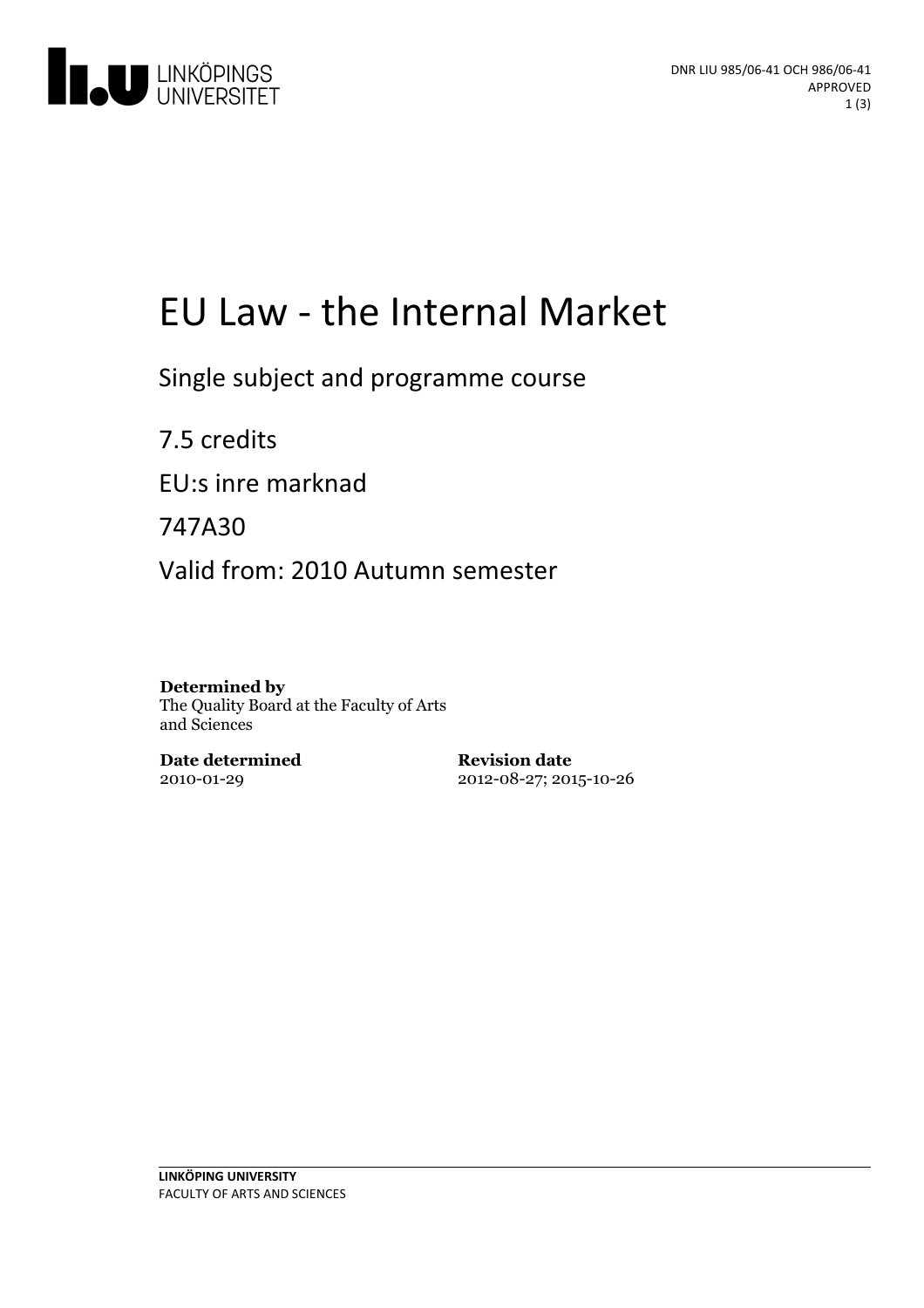Main field of study

Commercial Law

Course level

Second cycle

## Advancement level

A1X

## Course offered for

- Master´s Programme in Commercial and Business Law with focus on Europe
- Master Programme in Commercial and Business Law

## Entry requirements

For admission to the course, apart from the general entry requirements, the student is required to satisfy the entry requirements that apply for admission to the Commercial and Business Law Programme or to the Commercial and Business Law Programme with Focus on Europe. In addition, the student should have completed the following courses (or the equivalent); Tax Law, Theories and Methods of Law, Public and EU Law, Contract, Tort and Insurance Law, and completed Bachelor Thesis, 15 HE credits, with a passing grade.

# Intended learning outcomes

On completion of the course, the student should be able to

- account for the judicial regulations of the common market and their function, - demonstrate in-depth knowledge about and understanding of the practices of the

European Court of Justice, - in an independent and qualified way analyse the implications and effects of

relevant legal rules, - analyse, discuss and draw conclusions about the practices of the European Court

of Justice in a for the area relevant issue with a scholarly approach, both in writing and orally,<br>- reflect on and evaluate the conclusions drawn,<br>- demonstrate in-depth understanding of the dynamic nature of the European

Court of Justice.